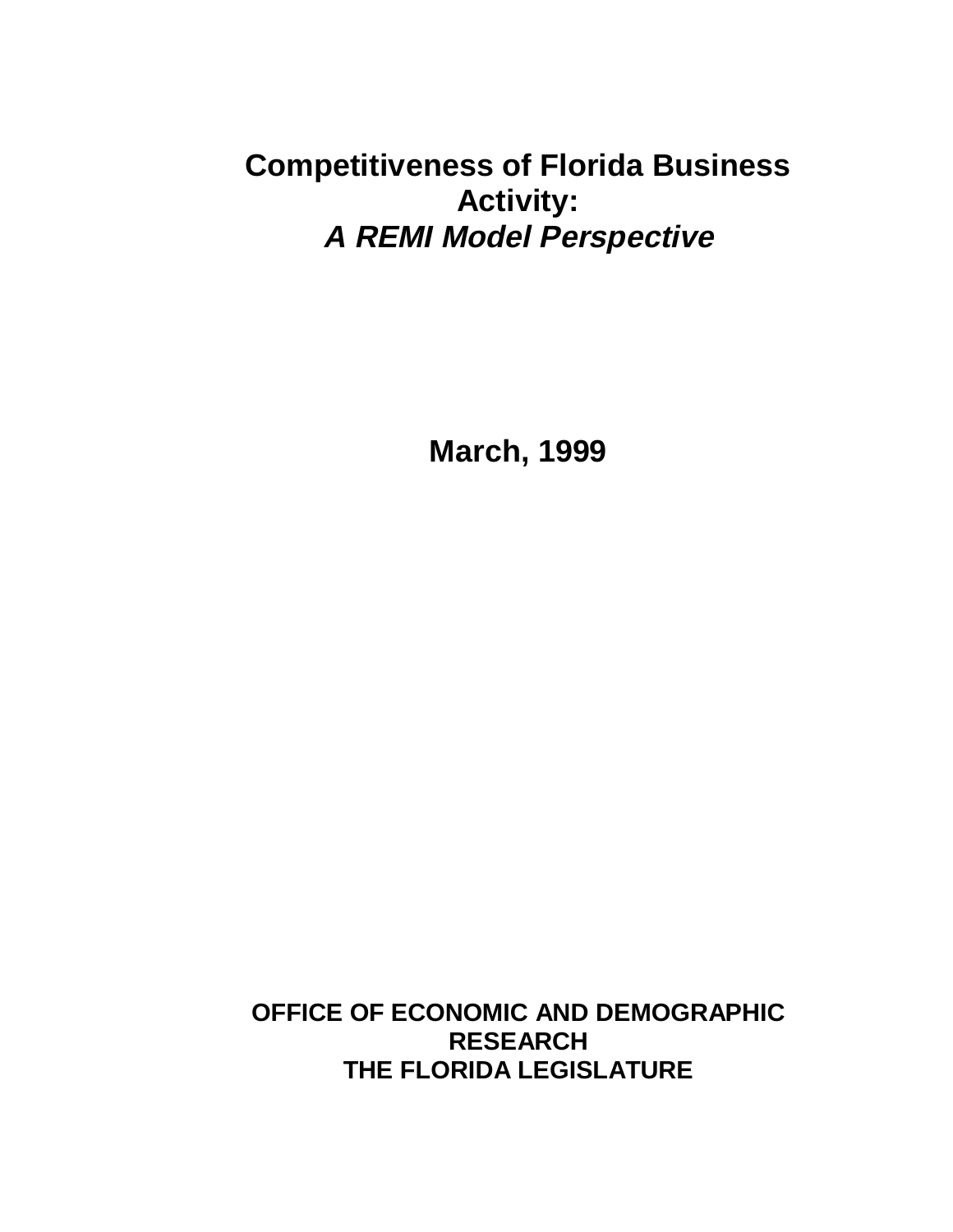# **Introduction**

Maintaining an economic climate for business development and growth that compares favorably with that of other states is central to the economic development strategies of all states. *Measuring* competitiveness, however, is not a simple matter because it comprises many factors, many of which are intangible. In this study an attempt was made to assess Florida's competitive position relative to 24 other states on the basis of *input costs, productivity and profitability*. The REMI model<sup>1</sup> was used to provide an internally consistent regional database that would permit comparisons between states at a meaningful level of detail. Costs, productivity and profitability are admittedly not the only aspects of business climate that can affect a state's competitiveness. State and local regulatory behavior, the tax system, climate, geography, transportation systems and numerous other factors also play a significant role. None of these are adequately captured in the information available from the REMI model. The results of this analysis concentrate on economic fundamentals and while it is acknowledged that this presents an incomplete picture, it is hoped that the information provided will shed some light on the nature of Florida's current competitive position.

This study compares Florida to 24 other states. The other states include all of Florida's southeast regional neighbors as well as the other large states. The staff of Enterprise Florida and Governor's Office of Tourism, Trade and Economic Development (OTTED) suggested additional states. Table 1 lists the states included in this study.

| <b>Table 1</b><br><b>Florida's Primary Competitor States</b> |               |                |              |  |
|--------------------------------------------------------------|---------------|----------------|--------------|--|
| Alabama                                                      | Kentucky      | New Mexico     | South Dakota |  |
| Arizona                                                      | Louisiana     | New York       | Tennessee    |  |
| California                                                   | Massachusetts | North Carolina | Texas        |  |
| Colorado                                                     | Mississippi   | Ohio           | Utah         |  |
| Connecticut                                                  | Nevada        | Pennsylvania   | Virginia     |  |
| Georgia                                                      | New Jersey    | South Carolina | Washington   |  |

 $\overline{a}$ 

<sup>&</sup>lt;sup>1</sup> Regional Economic Models, Inc., Amherst, Massachusetts. The REMI model used in this study is an established analytical tool that was developed over a 20-year period. The entire regional economy is modeled as interactions between five linked groups of economic variables. These five groups are the output, labor and capital demand, population and labor supply, wages, price, and profits, and markets shares of national and local firms operating in the region. The following characteristics of the model are worth noting:

<sup>•</sup> Interregional trade is a function of the profitability of each regional industrial sector relative to the national average.

<sup>•</sup> Workers migrate to regions with lower unemployment and higher after tax inflation adjusted wages.

<sup>•</sup> Profit maximizing behavior drive the employment and investment decisions of firms who locate new plants or expand existing production facilities in regions with greater returns to capital.

The model is completely described in Treyz, G.I., D. Rickman and G. Shao, " The REMI Economic-Demographic Forecasting and Simulation Model", International Regional Science Review, Vol 14, No. 3, pp 221-253, 1992.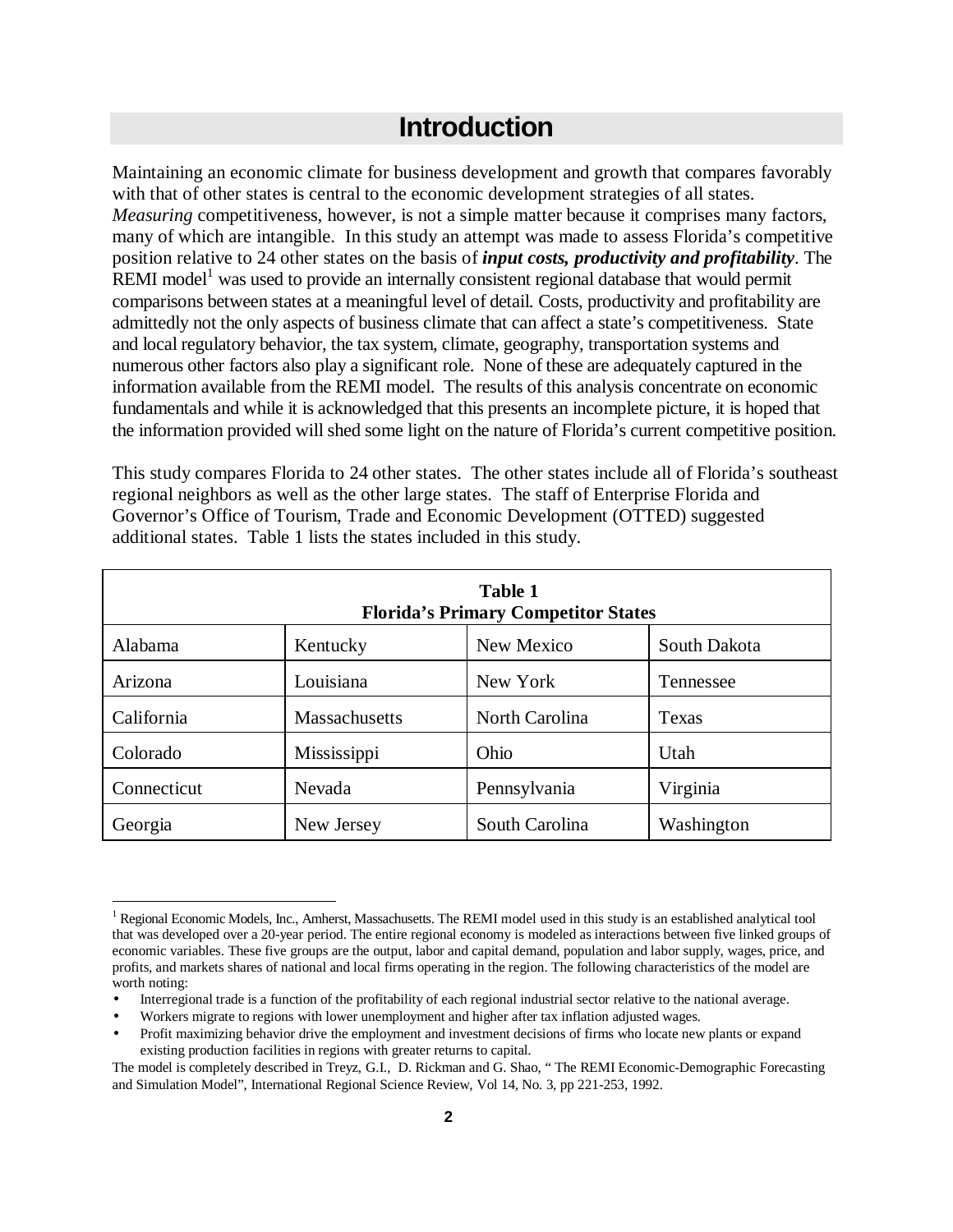The REMI model permits comparison of Florida to the other states on the basis of: (1) factor costs; (2) factor productivity (including labor productivity); and (3) profitability. These comparisons are made for each of 168 business sectors that are coincident with Standard Industrial Classification codes at the three-digit level developed by the U.S. Department of Commerce. A list of the sectors included is found in Appendix A. The result is a very large amount of comparative data that is included in Appendix D. The key results of these comparisons are presented below.

## **Key Results**

### *Factor Costs*

*Florida's factor costs (which include labor, capital and fuel costs) were found to be highly competitive, due largely to relatively low labor costs.* Highlights of the factor costs findings include:

- $\mathbb{L}$ Factor costs in over 80% of Florida's business sectors are lower than the national average.
- $\begin{array}{c} \begin{array}{c} \hline \end{array} \end{array}$ In 70% of the business sectors, Florida's factor costs are below those of competitor states and the national average. In other words, although many competitor states have factor costs that are below the national average, Florida's factor costs are *further below* the national average than most other competitor states.
- Ţ The principal reason for Florida's lower factor costs is relatively low labor cost. Florida's labor cost is below the national average in 85% of the business sectors. One of the reasons for this comparative advantage is the fact that, overall, Florida is considered to be the most desirable state to live and work in, based on an analysis published in 1991 by the authors of the REMI model<sup>2</sup>. This implies that it costs relatively less to induce people to work in Florida than it does in other states.

### *Productivity*

 $\overline{a}$ 

Productivity is a measure relating the amount of real output from a production process to the amount of inputs used to obtain that output (output per unit of input). The REMI model provides two measures of productivity: labor productivity; and a broader measure, factor productivity, which includes labor and other factors of production in a single measure. *Both measures of productivity included in the study (labor and factor productivity) were found to be low in most Florida sectors.*

Other key findings concerning Florida s productivity include:

 $^2$  Greenwood, Michael J., G.L. Hunt, D.S. Rickman and G. I. Treyz. "Migration, Regional Equilibrium, and Estimation of Compensating Differentials", American Economic Review, Vol. 81(5), Dec. 1991, pp. 1382-1390.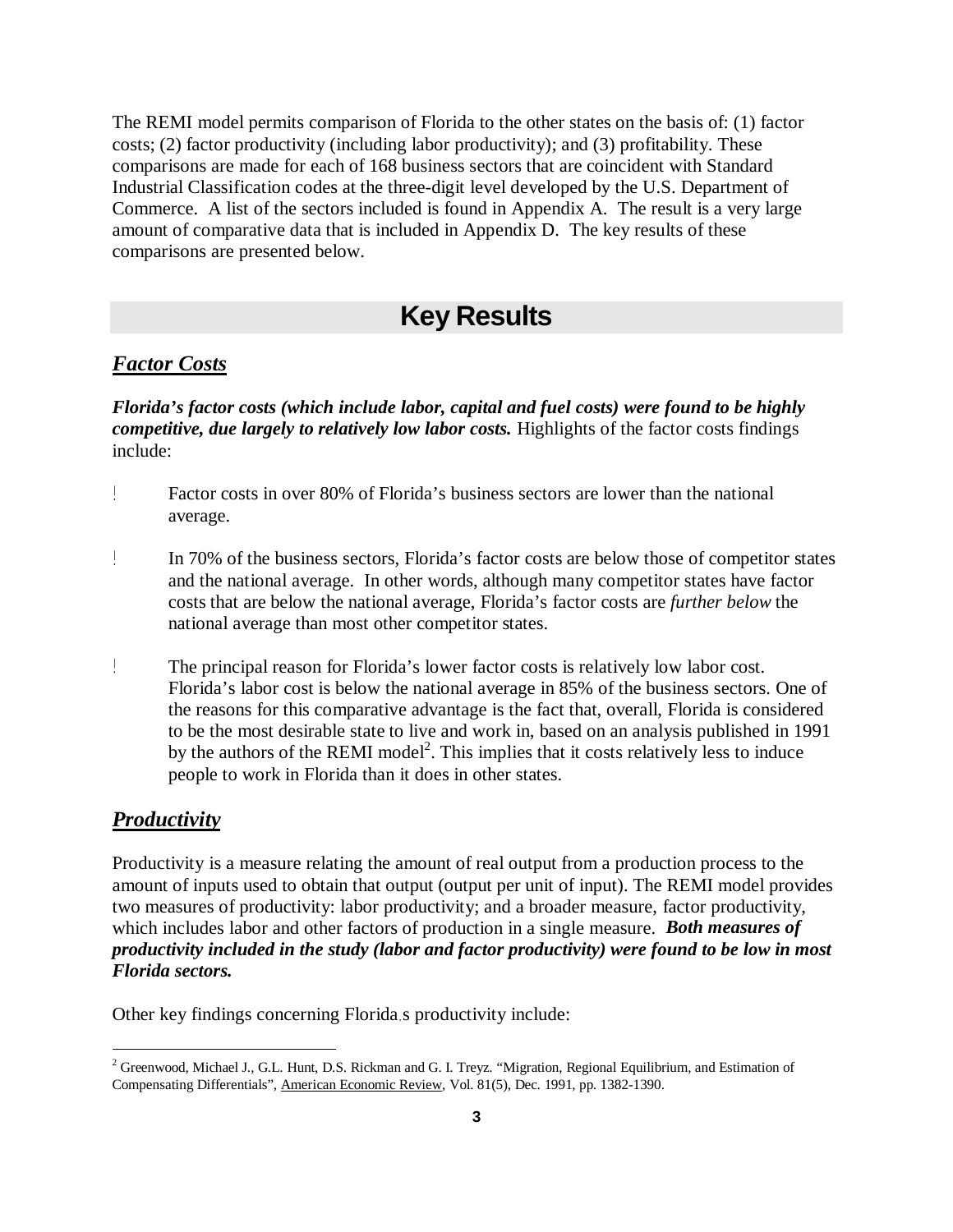- Florida s *labor productivity* exceeds the average of the 24 competitor states in only 22% of the 168 business sectors. The top performing Florida sectors include: food and kindred products, communications, wholesale trade, air transportation, motion pictures and hotels and other lodging places.
- Florida s *overall factor productivity* rankings fared little better. Factor productivity outperformed the average of the 24 competitor states in less than 27% of the sectors and was10% lower than the national averages in 45% of the sectors.

### *Profitability*

The competitiveness of Florida business activity is best summarized by profitability, which reflects both factor costs and productivity; that is, the model calculates profitability as the interaction between capital costs, labor costs, other factor costs and the productivity of those factors. The lower the costs and higher the productivity of a particular industry in a particular state, the greater the profitability. Profitability in a given industry is measured relative to the national average within that industry. Because of the limitations of the REMI model, profitability information is only available for 84 of the 168 private business sectors, principally those that represent Florida's export activities.

The highlights of the study s findings with respect to profitability include:

- In 33 of the 84 sectors (39%) profitability in Florida exceeds the national average. In 15 of the 84 sectors (18%) profitability in Florida exceeds the national average by 5% or more. These sectors are presented in Table 2. In just three industries—bakery products, preserved fruits and vegetables, and miscellaneous food and kindred products—profitability in Florida exceeds the national average by more than 10%. Florida's most profitable and competitive export industries may be characterized as agricultural product related and electronics manufacturing.
- Four industries for which Florida is well known have relative profitability well below the national average in the industry. These industries are the following: (1) hotels and other lodging places (1.5% below the national average); (2) medical equipment, instruments and supplies (6.1% below the national average); (3) aerospace (10.1% below the national average); and (4) agricultural chemicals (17.3% below the national average).
- In industries where profitability in Florida is below the national average, it is frequently the result of low factor productivity—especially labor productivity—only partially offset by low factor costs.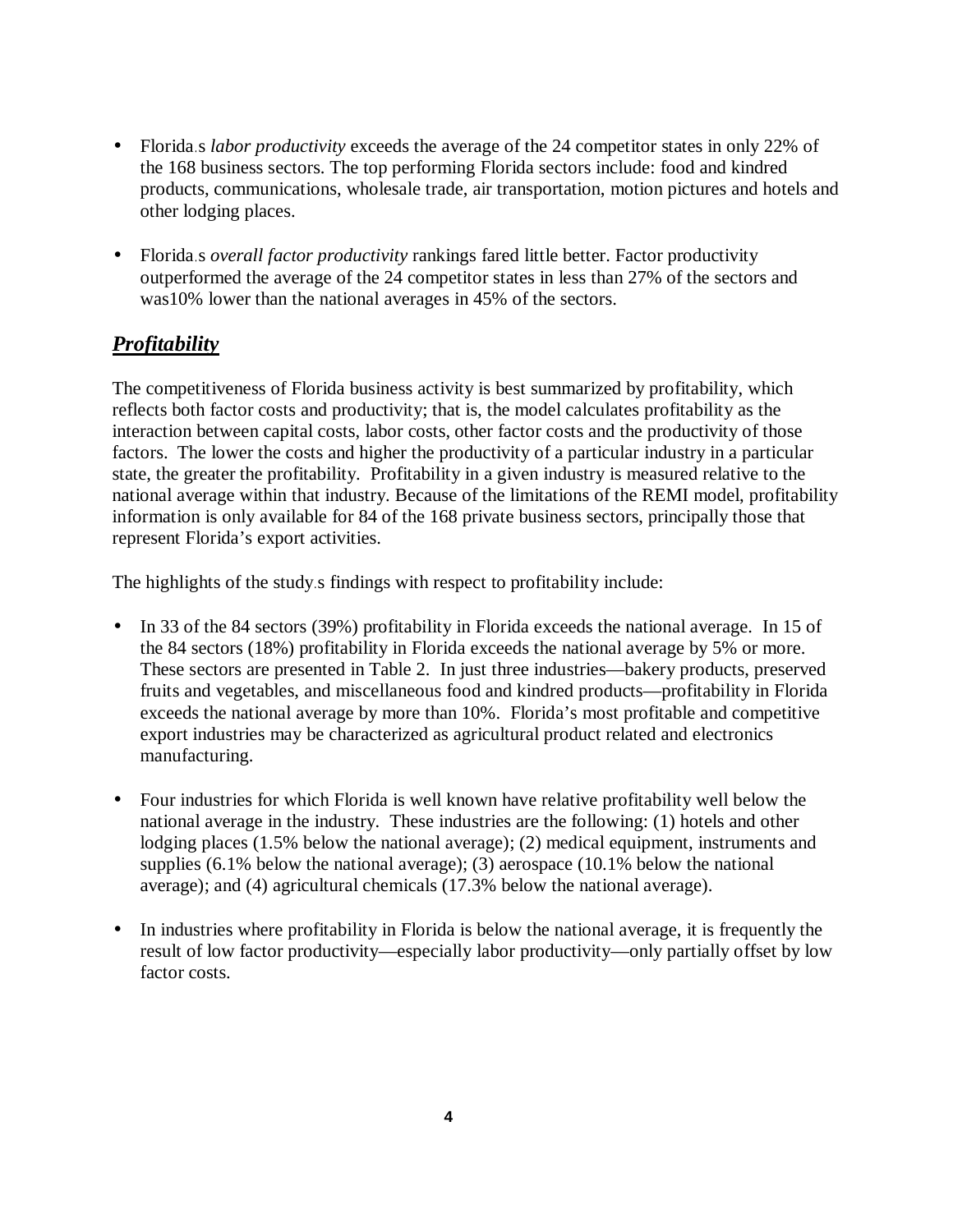### Table 2 Florida business sectors in which profitability is at least 5% above the US average

| Bakery products                         | Electronic components and accessories  |  |  |  |
|-----------------------------------------|----------------------------------------|--|--|--|
| Preserved fruits and vegetables         | Miscellaneous electrical equipment     |  |  |  |
| Miscellaneous food and kindred products | Pulp, paper, and paperboard mills      |  |  |  |
| Sugar and confectionery products        | Electric lighting and wiring equipment |  |  |  |
| <b>Beverages</b>                        | Electric distribution equipment        |  |  |  |
| Dairy products                          | Communications equipment               |  |  |  |
| Household audio and video equipment     | Electrical industrial apparatus        |  |  |  |
| Household appliances                    |                                        |  |  |  |

# **General Implications**

Florida's competitive position with respect to the 24 other states included in this analysis is reasonably strong. In addition to its traditional strengths in processed agricultural products (industries that typically locate near the source of supply to avoid the shipment costs of waste materials), Florida boasts an impressive number of reasonably competitive manufacturing industries, especially in the area of electronics. Moreover, a large number of Florida industries show factor costs, including labor costs, well below the national average.

The REMI model results show that Florida's major comparative advantage is relatively cheap labor (and other factor costs) resulting from its desirability as a place to live. This advantage tends to favor the location of businesses in Florida that use relatively large amounts of labor in their production processes. These types of businesses also tend to have a higher labor to capital ratio which results in the relatively low labor productivity that is evident in the comparative data.

A characteristic of jobs in industries with low labor productivity is relatively low levels of compensation. A state that is home to a disproportionate amount of industry characterized by low labor productivity will have lower average personal income. The income effect of Florida's heavy reliance on industry with low labor productivity is evident in Table 3. As can be seen, family income for a family of four is well below the national average and is lower than six of the nine states in the southeastern United States.

There is, however, a significant practical advantage to Florida's reliance on low labor productivity industries: these industries generate a lot of low-skill employment that makes employment in Florida more accessible in Florida than in other places. Thus, Florida's labor markets are relatively more open to younger workers or marginal workers such as those attempting to make the transition from public assistance to work or those leaving prison. A large amount of low-labor-productivity industry results in lower average income, but extends the advantages of employment to a wider group of people.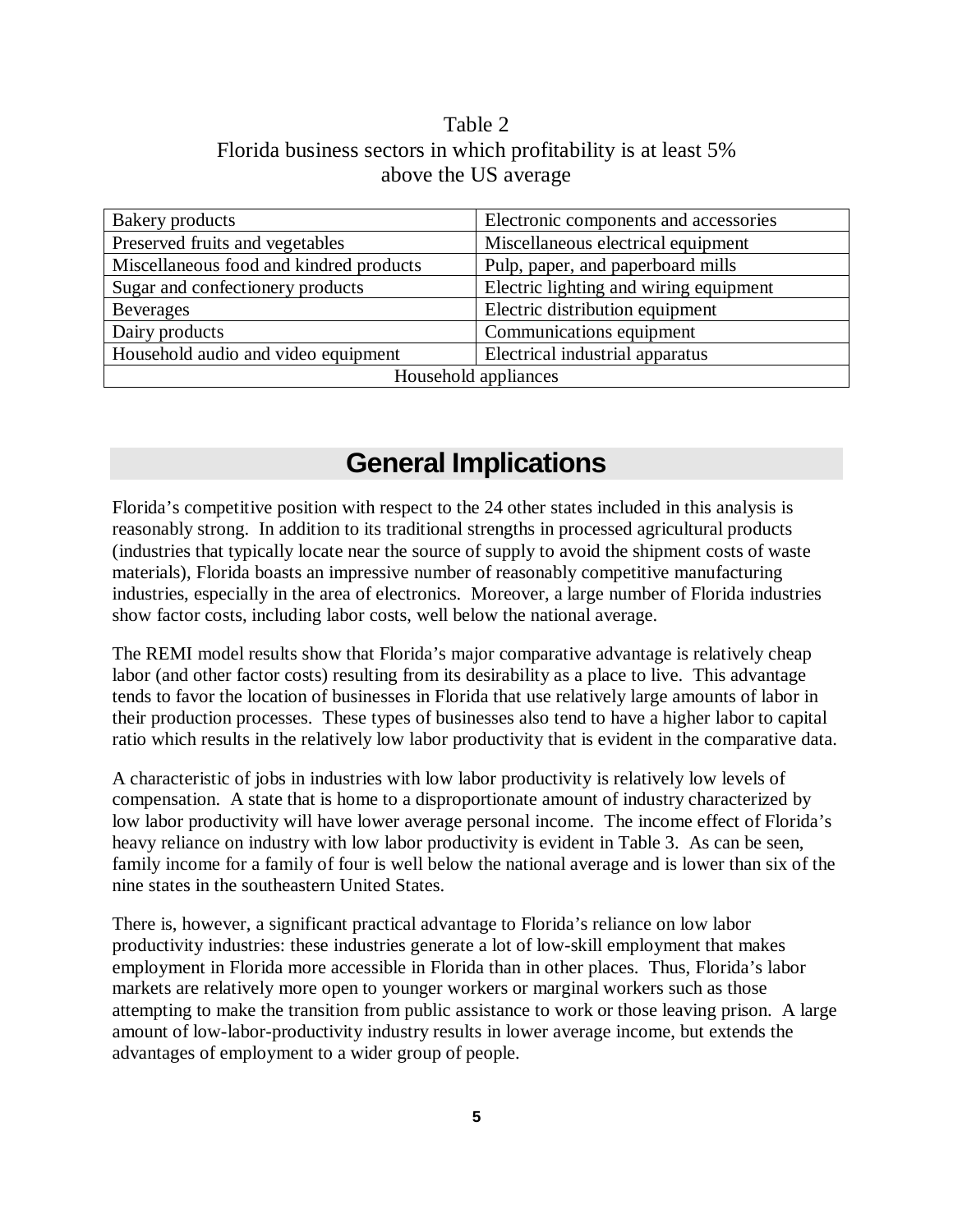### Table 3

|                      | By state $&$ region | Percent of US median | Percent of Southeast   |
|----------------------|---------------------|----------------------|------------------------|
|                      |                     | family income        | regional median income |
|                      |                     |                      |                        |
| <b>United States</b> | \$51,518            |                      |                        |
| Southeast Region     | \$44,776            | 86.9%                |                        |
| Alabama              | \$44,879            | 87.1%                | 100.2%                 |
| <b>Florida</b>       | \$44,829            | 87.0%                | 100.1%                 |
| Georgia              | \$48,920            | 95.0%                | 109.3%                 |
| Kentucky             | \$44,932            | 87.2%                | 100.3%                 |
| Louisiana            | \$41,851            | 81.2%                | 93.5%                  |
| Mississippi          | \$38,748            | 75.2%                | 86.5%                  |
| North Carolina       | \$49,272            | 95.6%                | 110.0%                 |
| South Carolina       | \$46,973            | 91.2%                | 104.9%                 |
| Tennessee            | \$45,245            | 91.2%                | 101.0%                 |

### 1996 Median Income for a Family of 4

Source: U.S. Bureau of Census

Plainly, a mix of industries with different labor productivity characteristics is the most desirable situation and Florida is fortunate in that its natural endowments—climate and the obligatory presence of certain industries here, principally agriculture—produce a large amount of employment activity at the lower end of the labor productivity (and salary) spectrum without the need for much policy intervention. However, higher productivity—and consequently higher wage—jobs do not seem to flow effortlessly from Florida's natural economic advantages and may need some additional support from deliberate policy.

# **Economic Development Strategy Implications**

Enterprise Florida, Inc. has devised an integrated business sector strategy as one of the main components of its economic development efforts. $3$  The aim of the sector strategy is to undertake a proactive role in making Florida more attractive for specific sectors and their support industries. The industries chosen under this strategy are those that are expected to create high wage jobs and have a significant positive economic impact on the economy of the state. The potential impact of such a strategy can be gauged by examining Florida's competitiveness with respect to these sectors. The REMI model provides the required basis of comparison with other states and allows a look at Florida competitive status in these sectors in relation to such competitor states.

The high growth sectors currently identified by Enterprise Florida are the following:

*Silicon Technology*: This industry is primarily made up of semiconductor and related solid-state device manufacturing concerns. The primary products of this sector include integrated

 $\overline{a}$ 

<sup>&</sup>lt;sup>3</sup> Enterprise Florida, Sector Strategy Updates, September 1998.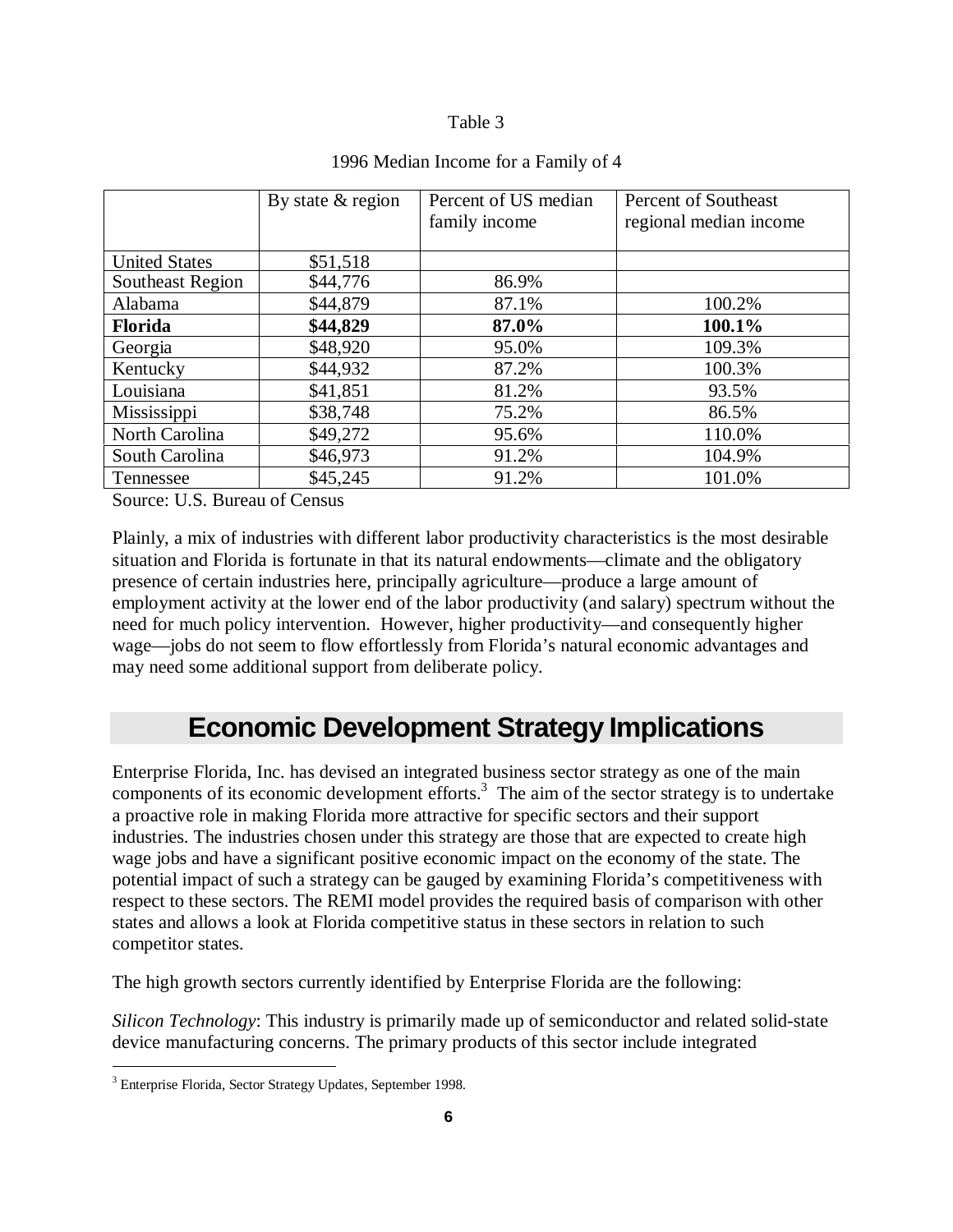microcircuits, transistors, solar cells, as well as light sensing and emitting solid state devices. Jobs in this industry are high wage and usually require specific technical skills.

This sector is part of sector 43 in the REMI model described as electronic components and accessories. In terms of real output, Florida ranks eighth amongst all 24 states with approximately 4.2% of the total output of the top ten producers. This industry appears to be quite profitable in Florida with an average profit rate that is 6.7% above the average for all states. This is due to below average factor input costs. Florida has the lowest labor cost among the larger states such as California, Texas, and New York. Fuel, capital, and intermediate input costs are lower than average. These advantages are offset by low labor productivity. The average output per worker is lower than that of the other three large states by an average of 11.5%.

*Aviation/Aerospace*: This sector consists of guided missile, space vehicle, and aircraft manufacturing or assembly establishments, aircraft research and development units, aircraft repair and refurbishing establishments, aircraft engine manufacturing plants, and plants manufacturing auxiliary aircraft and space vehicle parts.

This sector is split into three separate REMI sectors, aerospace, search and navigation equipment, and communications  $(46, 50, \& 113)$ . Florida does not fare very well in the aerospace sector where it ranks ninth in terms of output and produces 3.7% of the total output of the top ten states. Florida's profitability ranking is twenty-first out of the 24 states with profitability which is more than 10% below average. The main reason for this low profitability suggested by the REMI data is low labor productivity. Florida ranks sixteenth in this category with a productivity level which is approximately half that of the most productive state, Washington. Labor costs are almost 6% above average while intermediate input costs are almost average.

Similar patterns with respect to labor productivity are evident in the search and navigation sector where Florida ranks next to last in that category. However, labor costs are significantly lower than average in this sector (28% below average) which gives Florida a profitability ranking of eighth. The picture is significantly different in the communications sector where Florida enjoys a relatively high ranking (fifth) in terms of labor productivity accompanied by lower than average labor costs. The high productivity translates into almost 12% of the total output of the top ten states in this sector.

The weak picture in the aerospace sector is surprising in light of the industry's large presence in Florida. The other parts of this sector also do not appear to be all that competitive, especially the aircraft related manufacturing concerns. The presence of Cape Canaveral and the industry's historic presence in Florida no doubt explain a level of representation that would appear out of proportion to its profitability here. In addition, Florida's large and relatively senior congressional delegation is probably also a factor given the fact that the majority of the business conducted by these firms is done under contract with the federal government. However, none of these factors can be depended upon, in the long run, to sustain economic activity that would be more profitably conducted elsewhere. Therefore, Enterprise Florida's targeting of this sector for special attention seems well justified.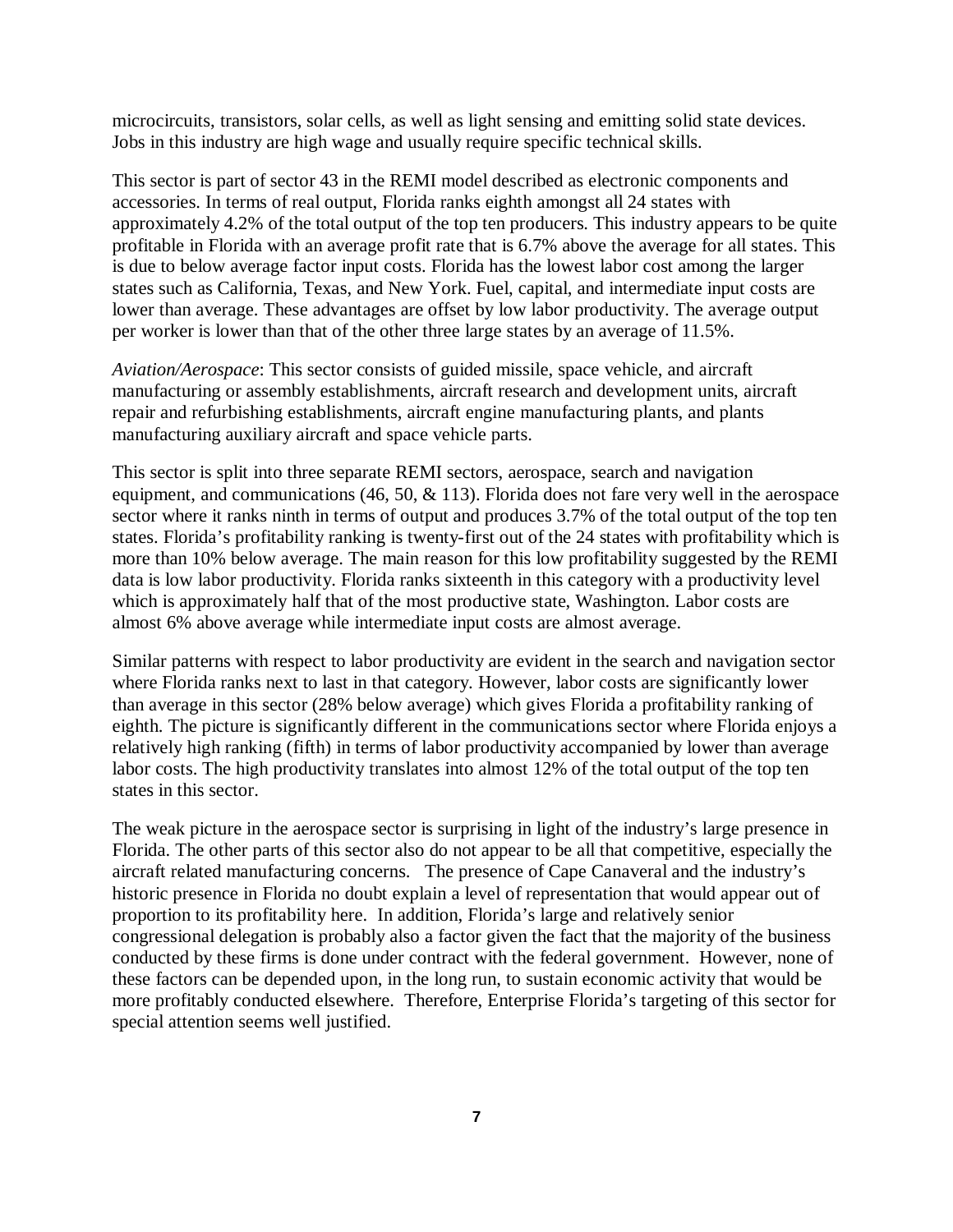*Health Technology*: This sector encompasses firms manufacturing drugs, laboratory equipment, analytical instruments and instrumentation systems used in laboratories, optical instruments, lenses, surgical, medical, and dental instruments and supplies, and ophthalmic goods.

This sector is contained in three REMI sectors: drugs (87), medical equipment instruments and supplies (52), and ophthalmic goods (53). Florida is currently a very minor player in pharmaceutical industry and ranks tenth amongst the 24 states. Total pharmaceutical output in Florida is less than 2% of total production by the top ten states. Profitability and factor productivity rankings are twenty-third and twenty-fourth respectively out of the 24 states considered in this study. The main reason for both of these low rankings is low labor productivity. Florida's labor productivity is about half that of Louisiana (the state ranked first in labor productivity) even though labor costs are 6% percent above average.

Medical instruments and ophthalmic goods sectors have almost the same rankings for Florida. In terms of output, Florida is tenth in medical instruments and third in ophthalmic goods. The profitability rankings are twelfth and fourteenth while labor costs are fifth for both sectors. As with pharmaceuticals, labor productivity is next to last with productivity levels that are about a third of that for the top state (New York).

*Modeling Simulation and Training*<sup>4</sup>: This sector encompasses computer, information, graphics, behavioral and related knowledge sciences and technologies having broad applications. The industry is defined as the body of organizations involved in applying those technologies to train and educate people, to entertain them and to improve productivity, safety and efficiency.

This industry is a small segment of the broader information services sector and cannot be identified as a distinct REMI sector. An evaluation of this sector in terms of the REMI model data is unlikely to yield any useful information. The information technology sectors discussed below include this sector.

*Information Technology*: This sector broadly includes the manufacture of electronic computers, accessories, communications devices, computerized equipment, as well as data processing services for such sectors as the finance, insurance, and real estate.

 $\overline{a}$ 

<sup>&</sup>lt;sup>4</sup>The National Center for Simulation (http://www.simcentral.org) provides a more technical description of this sector as follows: This industry provides a variety of products and services that include advanced learning and training technologies, decision support systems, large-scale logistics models, and synthetic environments. Advanced learning technologies includes the production of customized job and skill training using interactive computer courseware and advanced multimedia. Decision and performance support systems are designed to provide information, training, and resources to users on-demand. Examples of this type of technology include just-in-time training, on-line training and job aids. Logistics models were originally developed to assist the military and space agencies in the large-scale management and/or movement of materials, machines, and other types of equipment. Synthetic environments are virtual or simulated environments that can be used for any training need where practicing, predicting and pre-testing results is important. Simulations are typically used in situations where job safety is an issue or in environments where workers need to practice to effectively perform their job functions. Flight, driving, and laparascopic surgery simulations are increasingly common and well-known, but occupations where workers need to handle any type of hazardous or nuclear materials are also ideal candidates for simulated training.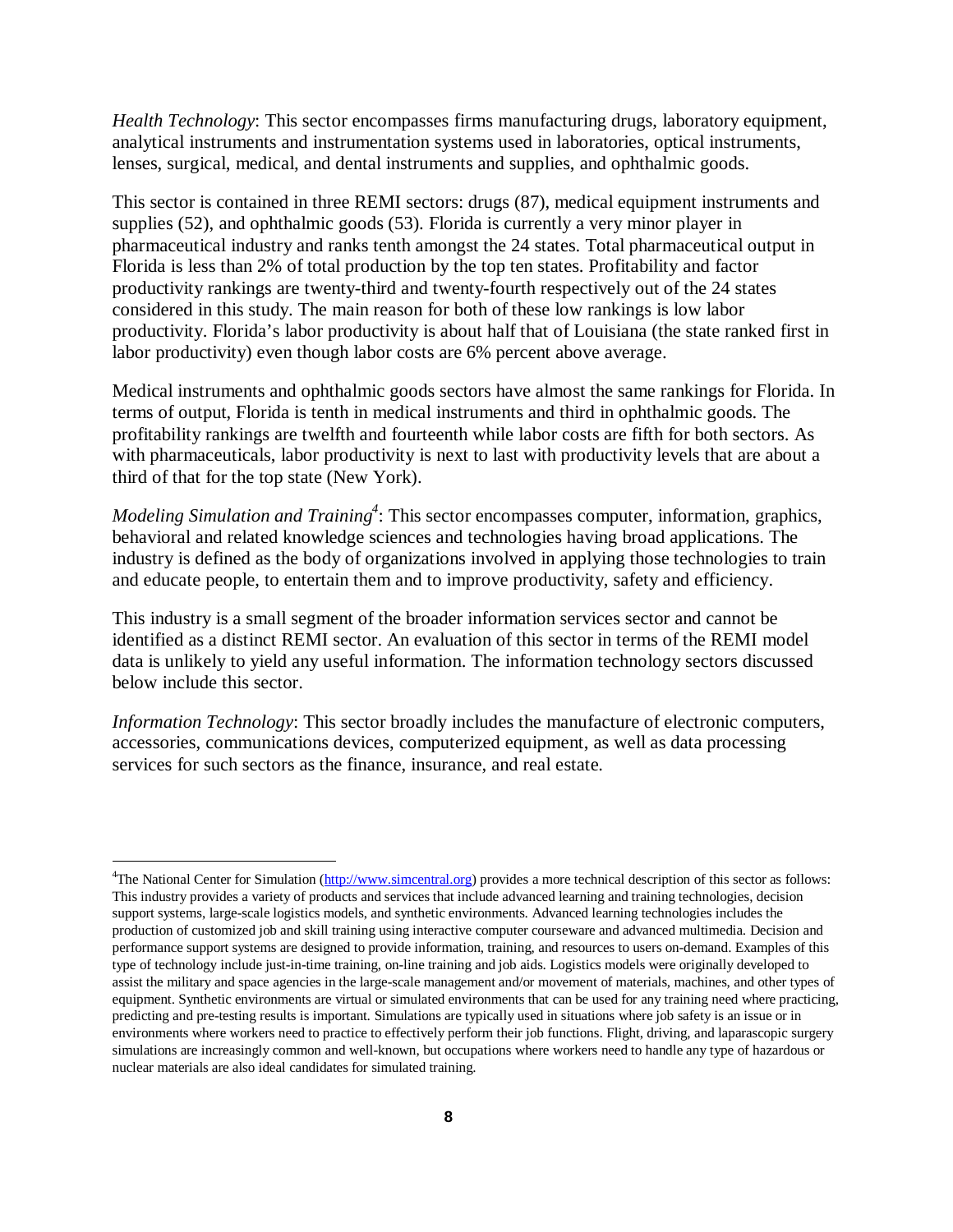The following REMI sectors include the majority of the information technology sector:

Computer and Office Equipment (34) Communication Equipment (42) Electronic Components and Accessories (43) Miscellaneous electrical equipment (44) Communication (113) Depository Institutions (117) Insurance carriers (118) Insurance agents, brokers, and services (119) Non-depository Institutions (120) Security and Commodity Brokers (121) Real Estate (122) Computer and Data processing (143) Miscellaneous Business Services (144)

The best representatives of information technology on the product and services sides respectively are computer and office equipment and computer and data processing services. An examination of these two REMI sectors should provide a reasonable snapshot of the current status of this sector in Florida.

Florida ranks seventh in output terms in the computer and office equipment sector and produces 3.6% of the total output of the top ten producers. California is the runaway leading producer in this category. Florida ranks eleventh and twelfth respectively in profitability and labor productivity and has below average labor costs. Overall, Florida ranks roughly in the middle in all measures in this sector. The picture gets worse in the services sector. Florida ranks seventh in terms of output but finds itself third last in terms of labor productivity. Labor costs are about 12% below average

*Automotive Services*: Manufacture of motor vehicles, passenger car bodies, car parts and accessories, and miscellaneous automotive equipment comprise this sector.

The motor vehicles and equipment sector (45) in the REMI model most closely corresponds to this sector. Florida currently ranks seventeenth in output terms in this sector and has a profitability ranking of twentieth. Labor productivity is less than one-fourth that of the top ranked state (Kentucky) while labor costs are below average.

Although this report does not pretend to be an analysis of Enterprise Florida's business development strategy, the findings reported here clearly support the general direction being taken by Enterprise Florida as well as the choice of targeted sectors. Enterprise Florida's strategy devotes most of its attention to the higher productivity end of the economy, which seems sensible in light of Florida's apparent ability to spontaneously generate low productivity growth on the strength of the state's natural endowments. To the extent that it is successful, the Enterprise Florida strategy should eventually lead to higher incomes for Floridians relative to residents of other states, although this is a goal that may take a generation or more to realize.